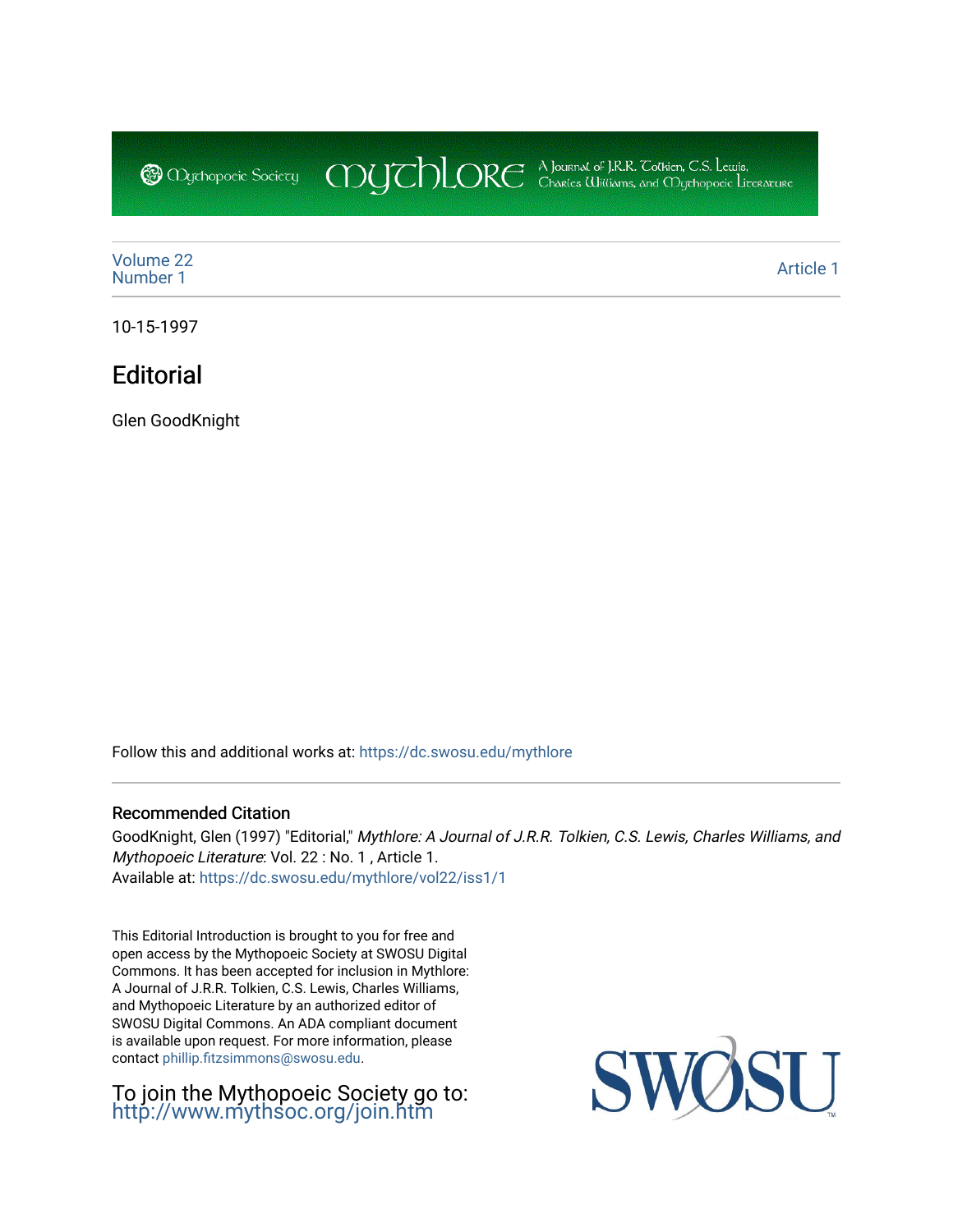# Mythcon 52: The Mythic, the Fantastic, and the Alien

Albuquerque, New Mexico; July 29 - August 1, 2022 <http://www.mythsoc.org/mythcon/mythcon-52.htm>

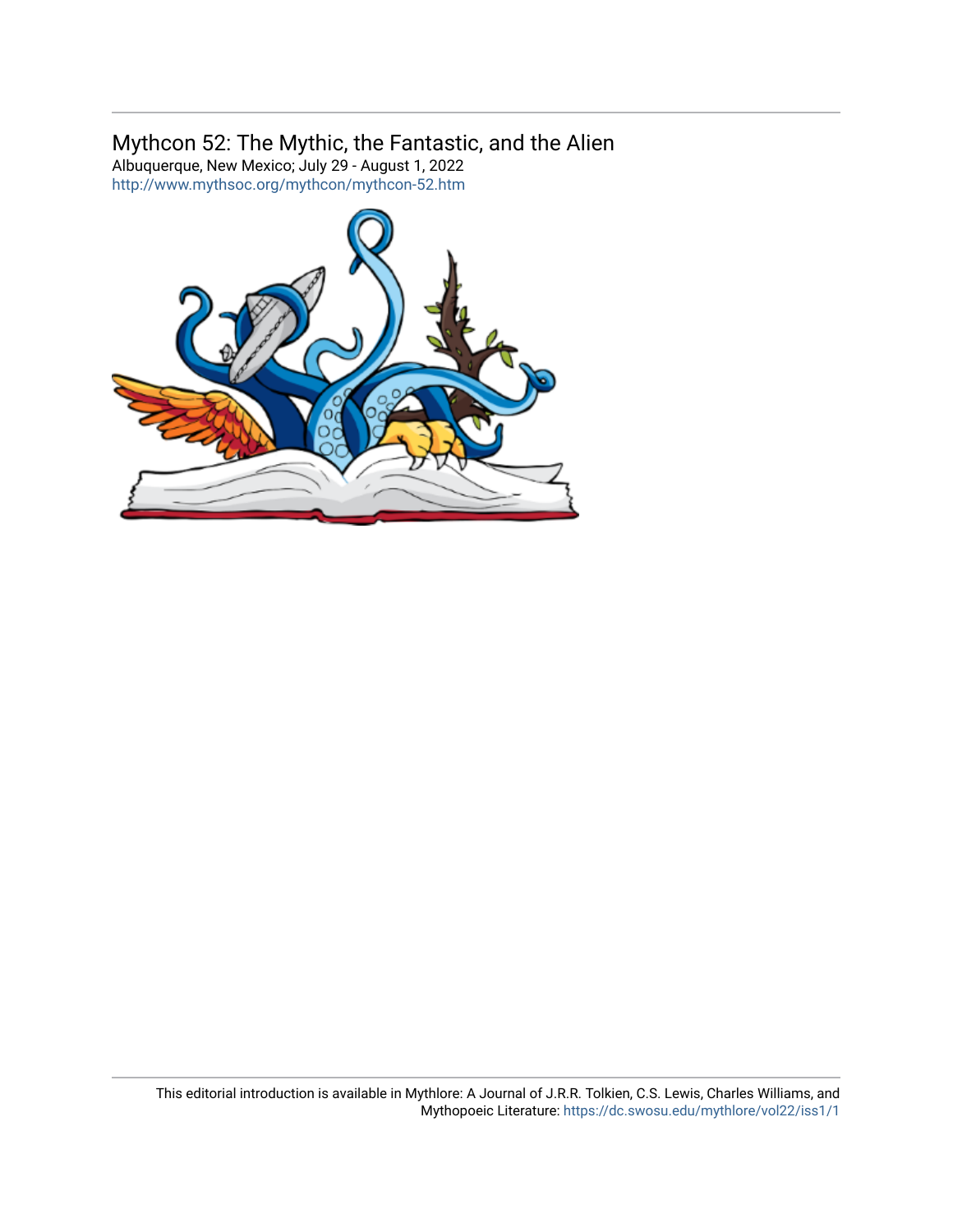## *M y t h l o r e S t a f f*

Editor: Glen H. GoodKnight Submissions & Philology Editor: Paul Nolan Hyde Associate Editor: Sarah Beach Art Editor Bernie Zuber Reviews Editor: Nancy-Lou Patterson Mailing List & Technical Support: Ken H. Lauw Subscriptions, Back Issues: Lee Speth, Anne Osborn

## **EDITORIAL HOVISORS**

Robley Evans, Verlyn Flieger, Mason Harris, Charles Huttar, Don King, Judith J. Kollmann, Judith Johnson, U. Milo Kaufmann, Alexei Kondratiev, Doris T. Myers, Nancy-Lou Patterson, Peter Schakel, Darrell Schweitzer, Gloriana St.Clair, John Wooten, Manfred Zimmermann



**MyThLORE, published since 1969, is a juried journal, and is indexed in the** *M odem Languages Association International Bibliography, the American Humanities Index, the Arts and Humanities Citation Index, Abstracts of English Studies,* **and** *Current Contents,* **as well as other indexes. Most recently it has published a Subject Index of the first 50 issues, found in issue 51, available for \$4 for the issue, or separately as a research tool for \$2.**

#### Meobership & Subscription

Individual Society Members: \$20 for 4 issues, or \$40 for  $8$  issues. (This includes  $$5$  per year for membership in The Mythopoeic Society.)

Libraries; Institutions; & Individuals who do not wish membership: \$20 for 4 issues, or \$40 for 8 issues.

\*\* \$4 for a sample issue.

*\*\*■* First Class Delivery for 4 issues: \$8 additional in the USA, \$9 additional for Canada. For 8 issues: \$16 in the USA, \$18 for Canada.

>\*• Overseas Airmail for 4 issues: add \$20 to Europe & Latin America, add \$25 to Australia & Asia.

### **B**ack **Issues**

All back issues are available. An (x) indicates scarce or xerox copy.  $N^{\circ}1,2(x)$  \$3.50 ea.;  $N^{\circ}3,4(x)$  \$3.00 ea.; N°5 (same issue as *Tolkien Journal* N°12) \$2 ea.;

N°6-9 (x), N°10 *to current issue* (except N°42 & N°44) \$3.50.; N°42 & N°44 (short, supplemental issues) .25 $\varphi$  ea.

**Special Offer:** A complete set of issues 1-50 (a \$160 value) for \$130, which includes postage. Send your orders for back issues to the address below.

Opinions expressed are those of the individual writers, and do not necessarily represent either the Editorial Staff or Mythopoeic Society viewpoints or their agreement unless otherwise indicated. Letters may be shortened f

 $\square$  UCOKIORE (ISSN:0146-9339) is published quarterly by The Mythopoeic Society at 386 E. Poppyfields, Altadena, CA 91001. Second Class postage paid at Altadena, CA, and at other mailing offices (Monterey Park, CA). **POSTMASTER: Send address changes to MYTHLORE P.O. Box 6707, Altadena, CA 91003.** 

# **Editorial**

 $\parallel$ uch has happened since the last issue, primarily the -28th Annual Mythopoeic Conference, August 8-11, 1997, at Pepperdine University in Malibu, California. Let me explain the connection with *Mythlore*. It has been a number of years since the last Conference was held in Southern California, and last year there wasn't a group on the horizon anywhere on the globe who was prepared to organize a Conference for 1997. The Council of Stewards (the Society's Board of Directors) decided that by default "it was Southern California's turn." The group that had the most active Society members, Niggle's Parish, seemed to provide a core group of people who had the potential of organizing such a conference. Since Niggle's Parish meets in my home, I found myself as the *ad hoc* leader of those in Southern California trying to get a Conference organized for 1997. There had been a Society Conference every year since the first one in 1970, but if something wasn't done quickly, there very possibly would not have been one in 1997. We were in good fortune to have the support of Michael Collings, Professor at Pepperdine, and Scholar Guest of Honor at the 1995 Conference. Through his good offices, we were able to plan for the 1997 Conference to be held at Pepperdine - a truly remarkable location.

While I certainly did want to see a Southern California Conference this year, I didn't especially relish Chairing the Committee to bring it about, prim arily due to the personal conflict of time betw een it and being the Editor of *Mythlore,* and thereby producing issues regularly. W hen I did agree to Chair the 1997 Committee, I had a cold spot in my stomach, fearing the conflict of priorities this might cause if I were not racing like Alice's Red Queen, just to keep in the same place. The last issue of *Mythlore* was mailed in early January, and work proceeded on this issue and on the Conference with equal enthusiasm and time commitments. Then one day while standing on a chair to install lights on a bookcase, the chair's legs fractured and I found myself falling to the floor, badly bruising my tail bone. I had to use a rubber donut cushion for several months while it recovered. At the same time a nasty virus took hold and it took three different antibiotics to shake it off after three months. Work on the Conference and this issue suffered. I continued preparing this issue, and had it mostly finished when the advancing calendar over took me with the increasing demands of organizing the conference growing closer.

I came to the point where I realized I could not get both done together. Since the date of Conference was fixed and could not be postponed, it was my beloved *Mythlore* who perforce had to wait. I am personally very concerned about this chain of events, and have some thoughts on it:

This year's Conference was a *very* good one, receiving

*(continued on page 7)*